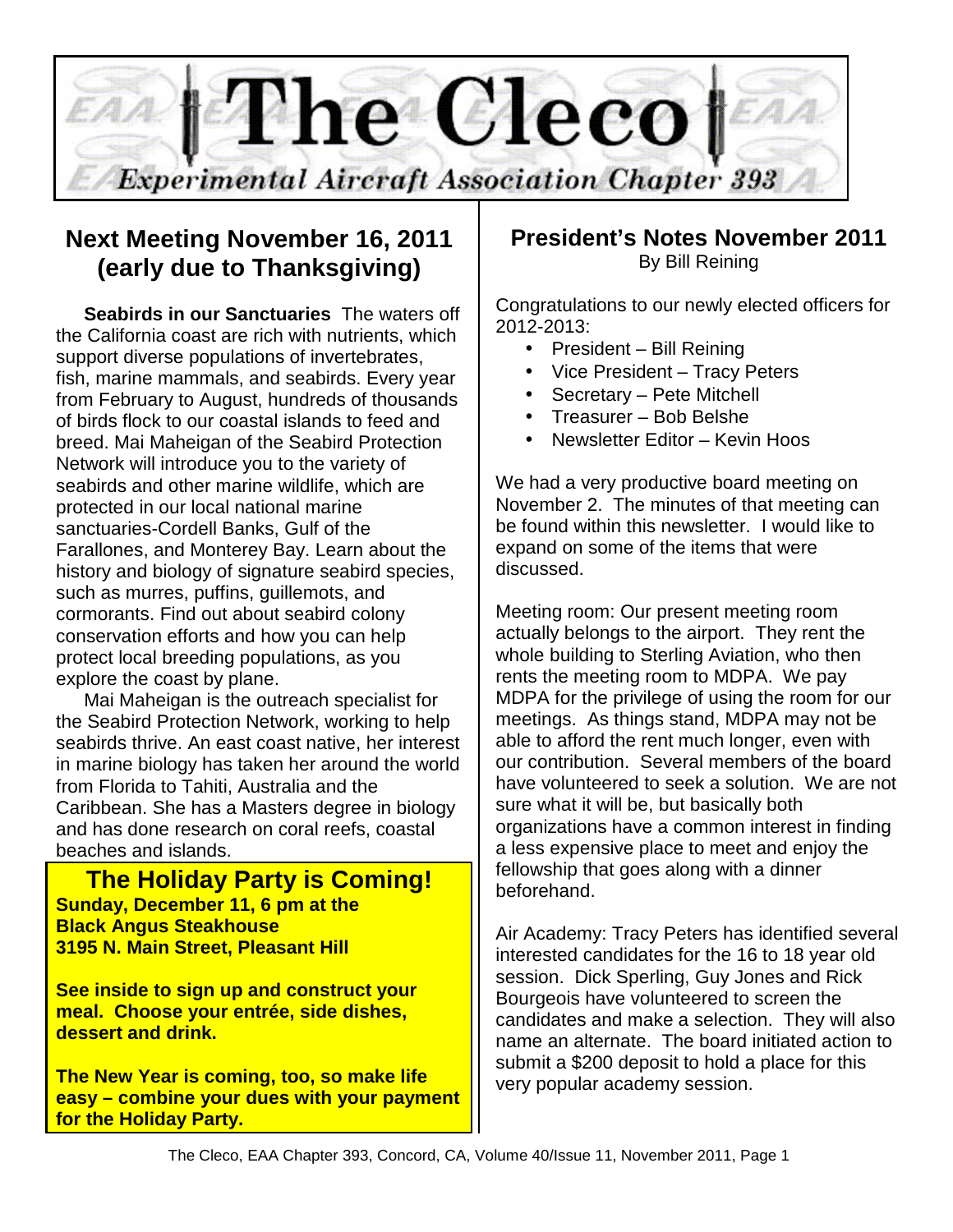Tools: Tom Howard has polled many of the members and stated that there is considerable interest in a set of more accurate and capable scales for weighing aircraft up to 3,000 pounds. There is also a lot of interest in a good borescope. He will obtain pricing and availability and propose to the chapter that money be allocated to purchase these two items (a rough guess seems to be \$1,500 to \$2,000 will be required.) Tom has also received several offers of tools that various individuals are willing to donate to the chapter. The donated tools, and the two purchased items, could form the beginning of the chapter's tool library.

Speakers: Ideas were discussed for future speakers. There was a general consensus that more "how to" sessions would be appreciated. These might include not only speakers, but also hands-on sessions such as riveting and electrical connector assembly.

Holiday party: Harvard and Sara Holmes have made detailed plans for our party on December 11 at the Black Angus restaurant. You will find a signup sheet attached to this newsletter. Note that there are quite a few more menu choices than we previously enjoyed, so study the list carefully and note your choices accordingly. We are also asking that members include an extra \$30 to pay for their dues for the coming year. That way you can pay for both the party and your dues with one check!

#### **Young Eagles Events**

I look forward to seeing everybody next year.

Thanks, Renee Robinson

We still need your old **sectionals**. Thanks!

#### **Donate your old laptop computer!**

We can use a few additional laptop computers for the Young Eagles events. The only software required is a relatively recent web browser, so Windows, Mac, and even Linux is acceptable.

#### **Dinner Menu for November 16, 2011**  By Rick Bourgeois

Dinner is served at 6:30pm – Donation is \$7:

- Roast Chicken
- Mashed Potatoes
- Green Beans
- Salad
- Coffee and drinks (water & soda)
- Dessert

Let Rick know your suggestions for future meals.

#### **October, 26 2011 General Meeting Notes**

Thanks to Rick Bourgeois for dinner. Guests and Visitors: Welcome to new member Lee Teicheira!

#### **Business**

Treasurer Bob Belshe reported our Chapter balance at \$6,586. Our 501c3 application is still waiting for IRS processing – they are currently processing March 2011 applications (ours was submitted in April or May 2011).

Young Eagles – we flew 82 kids on October 15, as reported in the last newsletter. Our new sign on the fence on Concord Avenue really worked! Thanks Tracy Peters, Renee Robinson, Dick Sperling, Tom Howard, Rick Bourgeois and kids, Pete Mitchell, Jack Davi, all the pilots and ground volunteers, and all the others who helped.

Tom Howard reported on the continuing quest for a tool lending library. He and Bob Sinclair visited Livermore to hear the good and bad about their system. Their main problem is tools that don't come back. So the exotic things have a deposit – if they are not returned as scheduled, then a weekly rental fee is deducted from the deposit. The library was very popular at the beginning, but it has now tapered off. Will that happen to us? Some stuff is not cheap – ultimately, we could spend up to \$4,000 or so. Suggestions from the audience were to lease some stuff, and also to join up with Livermore chapter for some stuff. Tom is volunteering to keep the stuff in his hangar, with access by our Technical Counselors, until another storage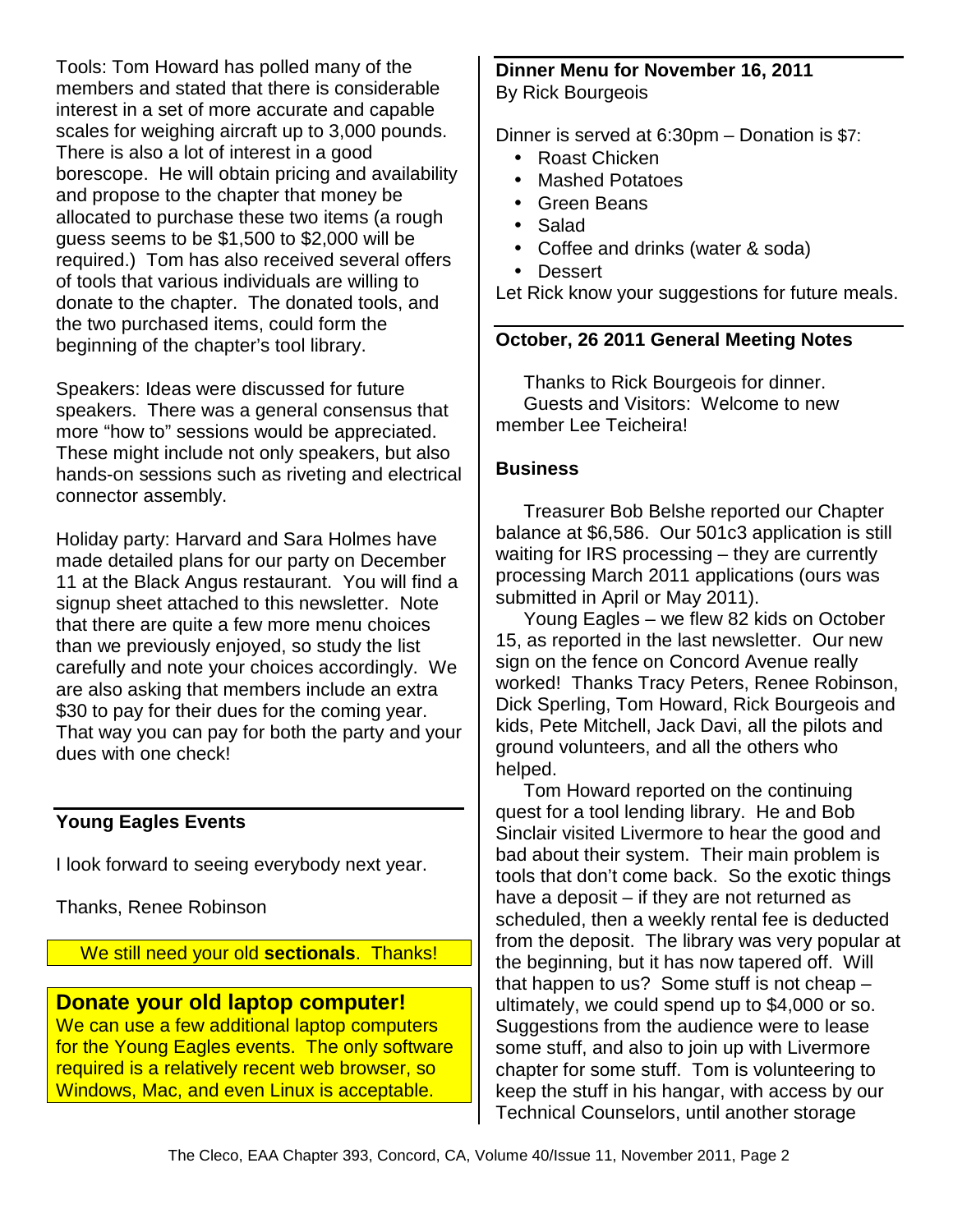space presents itself. Duane Allen noted that he used the Livermore scales for his Lancair ES – they are the same scales that Bill Ludwig charges \$375 for. Dick Otto noted that many of us have surplus tools that could be donated. Tom suggested a "put 'n take" bucket where members might exchange a surplus socket or other tool for a missing sized socket to fill out a set. Tom will prepare a list of tools and a starting budget.

Ray Nilson announced that he is coordinating orders for the EAA Calendar again this year. Give your \$10 to Ray. He will order only to meet firm commitments this year. If you want yours mailed to you, add \$1.25 for postage. Ray needs another 16 orders to meet the above price (26 calendars need to be ordered).

Harvard Holmes reminded members of the upcoming Holiday Party at the Black Angus Steakhouse on December 11 at 6 pm.

Bill Reining asked members to continue to consider kids they know to attend the Air Venture camps at EAA. Tracy Peters has 6 letters of interest from the Richmond kids that he mentors in robotics.

Bill Reining reminded members that the web site is moving to a new server; there will be a number of improvements. Bill encouraged members to have a look at the new web site.

Guy Jones took the podium to conduct our biannual election of officers. Guy announced the slate of candidates: Bill Reining for President, Tracy Peters for Vice President, Pete Mitchell for Secretary, Bob Belshe for Treasurer, and Kevin Hoos for newsletter editor. Guy asked for any additional nominations – there were none. With only one candidate for each position, Guy asked to have the slate approved by acclimation and the members responded all in favor. Congratulations returning/new officers!

New Business: Tom Howard is now accepting donations for the Holiday Party raffle.

#### **Speaker**

Tracy Peters introduced **Dave Ringler**, the head of the **Patriots Jet Team Foundation**.

Dave Ringler explained that the Patriots Jet Team Foundation is a non-profit associated with the Patriots Jet Team (Performers) which aims to leverage its connection with the performers to interest and engage the youth of America in aviation and the science, technology, engineering and mathematics (STEM) which are needed to further develop aviation and a wide variety of modern technology.

Dave provided statistics that show that the U.S. is doing poorly compared to other countries in producing students interested in the STEM areas.

The Patriot Jet Team Foundation seeks to be a resource to improve this situation. They have big plans – they are building a substantial building where they can conduct classes and as headquarters for outreach activities. Outreach activities will include a motorhome that can go to schools, rather than requiring students to travel to their location.

The Foundation plans to focus on grades 5 through undergraduate college. The older kids will mentor the younger ones. They plan to partner with the Cal State University of the East Bay and also with the Hayward Campus. They will focus on all schools, not just public schools.

They currently have a teaching museum in the Jet Center at Byron with hands on museum displays. They have facilities to help develop skills as well as have fun. They have flight simulators of the L-39 jets, as well as courses on careers in aviation, jet engines, "green" aviation and other topics.

Dave pointed out where we can help: we can be volunteer educators and trainers; and, we could provide a Young Eagles event at Byron.

Dave noted that the Foundation and EAA's Young Eagles programs both seek to stimulate an interest in aviation and in the STEM areas.

There was further discussion on possible joint activities with the Foundation and Chapter 393.

Thanks for a great talk, Dave!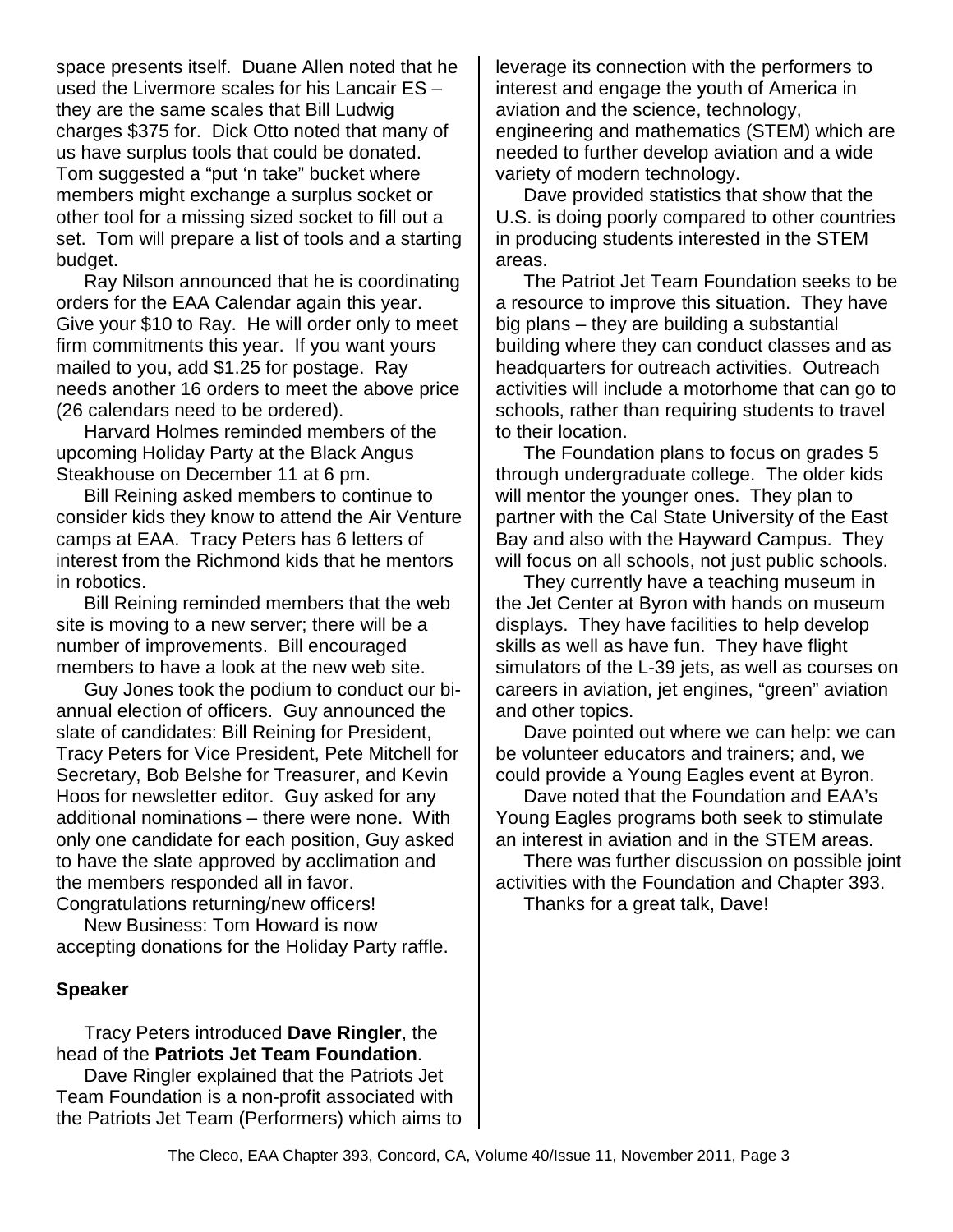#### **November 2, 2011 Board Meeting Notes**

President Bill Reining called the meeting to order at 7pm.

Present: Bill Reining, Tracy Peters (by phone), Harvard Holmes, Kevin Hoos, Pete Mitchell, Guy Jones, Dick Sperling, Tom Howard, Bob Belshe, Rick Bourgeois

#### **Young Eagles – Renee Robinson**

There are no plans for a Young Eagle event in November. The reimbursement requests need to be in shortly. Bob Belshe will work with Marilyn Sperling to get these in.

#### **Treasurers Report – Bob Belshe**

There are no surprises. We have a combined bank balance of \$6,817. Bob checked on our 501c3 application, and found that the IRS is currently processing applications from March 2011. We applied in May 2011, so we have to wait a while longer.

#### **Discussion of Meeting Room Costs**

Concern was expressed that MDPA (and the Chapter) were in danger of not having enough income to pay the rent on our (joint) meeting room. As noted in the President's Message, we need to consider other possibilities.

#### **Speakers November 16 & Future – Tracy Peters**

No speaker is currently scheduled. Several opinions were expressed that more "how to" sessions would be appreciated. Another variant of this theme would be to have hangar tours.

Other speaker possibilities:

- Guy Minor from the Oakland FSDO is now available.
- TBD -- Bill & Tilly Larkin

#### **Webmaster – Renee Robinson**

In Renee's absence, Bill asked the members to review the new Web site and report any discrepancies to Renee.

#### **Newsletter Editor – Harvard Holmes (Acting) / Kevin Hoos**

Cleco material should be in by Sunday, November 6, 2011. Sources for material, and schedules for publication were reviewed.

#### **Secretary's Report – Pete Mitchell**

Pete reported that we have 68 paid members. It is time to make additional badges and the new ones can be obtained with magnetic clasps. Options to reduce the cost were considered. Any member who would like a new badge with the magnetic clasp should be able to order one.

#### **Air Academy Scholarships – Bill Reining**

Tracy Peters reported that he has received 7 responses from kids who want to go. They are all in the oldest age range. We will also need to work on getting airfare donations. Bob Belshe will send in our \$200 deposit for one slot at the Air Academy. Dick Sperling, Guy Jones and Rick Bourgeois have agreed to interview the candidates and select a finalist and an alternate. Tracy will check with the parents first.

#### **Tools for the Chapter – Tom Howard**

Tom Howard led the discussion. We have a place to store tools, and we can use Livermore procedures to start our tool library. The borescope and the aircraft weighing scales seem to be initially the most attractive. There was a considerable discussion of strategies – e.g., for some tools, like a prop balancer, we might rent one and do everybody.

#### **Plans for the Holiday Party**

Sara Holmes has done the planning for the Holiday Party at the Black Angus Steakhouse. A budget and menu were distributed. Tom Howard will do a raffle again – the Board approved \$250 to buy raffle prizes. Tracy Peters will set up a sound system and also do a video. Awards (first flight: Al Wraa) and certificates of appreciation (Young Eagles pilots and ground volunteers; and Chapter officers) need to be done. Bill Reining, Rick Bourgeois and Renee Robinson will select the next Perpetual Award recipient.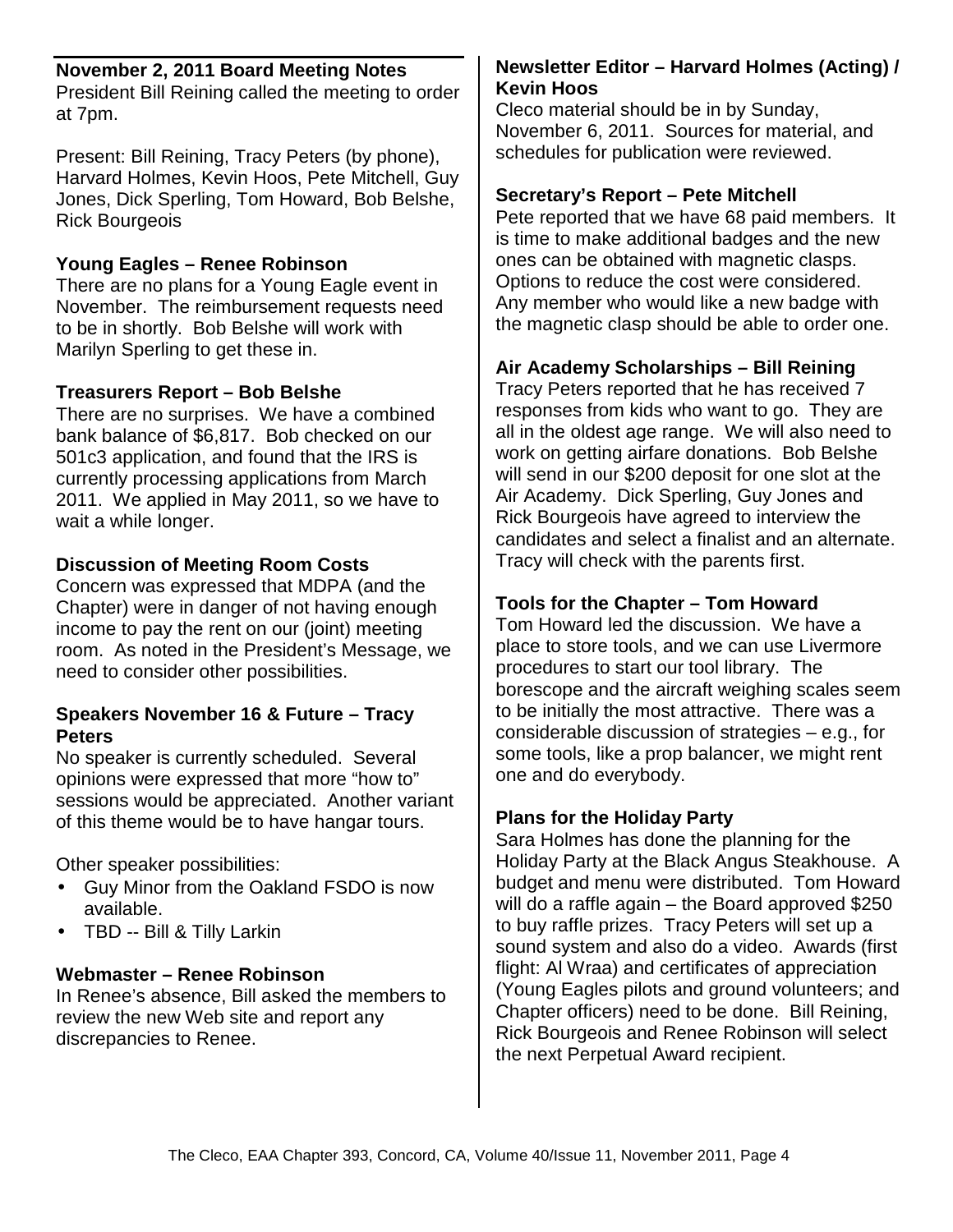# **EAA 393 ANNUAL HOLIDAY PARTY**

## **Sunday, December 11, 2011 at 6 PM**

Join the festivities at **Black Angus Steakhouse**, 3195 N. Main Street, Pleasant Hill, CA

| • New York steak<br>• Fire-grilled chicken<br>• Wedge salad with Bleu cheese dressing<br>• Loaded baked potato soup<br>• Sweet potato fries with maple dipping sauce<br>• Green beans sautéed with bacon<br>• Steamed broccoli with shaved Parmesan |  |  |  |  |  |
|-----------------------------------------------------------------------------------------------------------------------------------------------------------------------------------------------------------------------------------------------------|--|--|--|--|--|
|                                                                                                                                                                                                                                                     |  |  |  |  |  |
|                                                                                                                                                                                                                                                     |  |  |  |  |  |
|                                                                                                                                                                                                                                                     |  |  |  |  |  |
|                                                                                                                                                                                                                                                     |  |  |  |  |  |
|                                                                                                                                                                                                                                                     |  |  |  |  |  |
|                                                                                                                                                                                                                                                     |  |  |  |  |  |
|                                                                                                                                                                                                                                                     |  |  |  |  |  |
|                                                                                                                                                                                                                                                     |  |  |  |  |  |
|                                                                                                                                                                                                                                                     |  |  |  |  |  |
|                                                                                                                                                                                                                                                     |  |  |  |  |  |
|                                                                                                                                                                                                                                                     |  |  |  |  |  |
|                                                                                                                                                                                                                                                     |  |  |  |  |  |
|                                                                                                                                                                                                                                                     |  |  |  |  |  |
|                                                                                                                                                                                                                                                     |  |  |  |  |  |
|                                                                                                                                                                                                                                                     |  |  |  |  |  |
|                                                                                                                                                                                                                                                     |  |  |  |  |  |
|                                                                                                                                                                                                                                                     |  |  |  |  |  |
| • Big Mountain chocolate fudge cake                                                                                                                                                                                                                 |  |  |  |  |  |
| • New York style cheesecake • Red velvet cake<br>• Chocolate chip cowboy cookie with vanilla ice cream                                                                                                                                              |  |  |  |  |  |
|                                                                                                                                                                                                                                                     |  |  |  |  |  |
|                                                                                                                                                                                                                                                     |  |  |  |  |  |
| $\bullet$ Hot tea                                                                                                                                                                                                                                   |  |  |  |  |  |
| $\bullet$ Pepsi                                                                                                                                                                                                                                     |  |  |  |  |  |
| • Mountain Dew                                                                                                                                                                                                                                      |  |  |  |  |  |
| • Mug Root beer                                                                                                                                                                                                                                     |  |  |  |  |  |
|                                                                                                                                                                                                                                                     |  |  |  |  |  |
|                                                                                                                                                                                                                                                     |  |  |  |  |  |
| Please send us your money by December 2, 2011 or bring this to the meeting Nov 16th.                                                                                                                                                                |  |  |  |  |  |
| Name _______________________________ Entrée _________________Side 1 ____________                                                                                                                                                                    |  |  |  |  |  |
| Side 2 ________________________ Dessert ____________________ Beverage __________________                                                                                                                                                            |  |  |  |  |  |
| Guest ___________________________________Entrée _________________Side 1 ________________<br>Side 2 ______________________Dessert ___________________Beverage ________________                                                                       |  |  |  |  |  |
|                                                                                                                                                                                                                                                     |  |  |  |  |  |
| Members & guests: \$35 each. Renew membership: \$30. Amount enclosed: _________<br>Make your checks payable to EAA Chapter 393. Send the form and your check to:                                                                                    |  |  |  |  |  |

P.O. Box 6524 Concord, CA 94524-1524

The Cleco, EAA Chapter 393, Concord, CA, Volume 40/Issue 11, November 2011, Page 5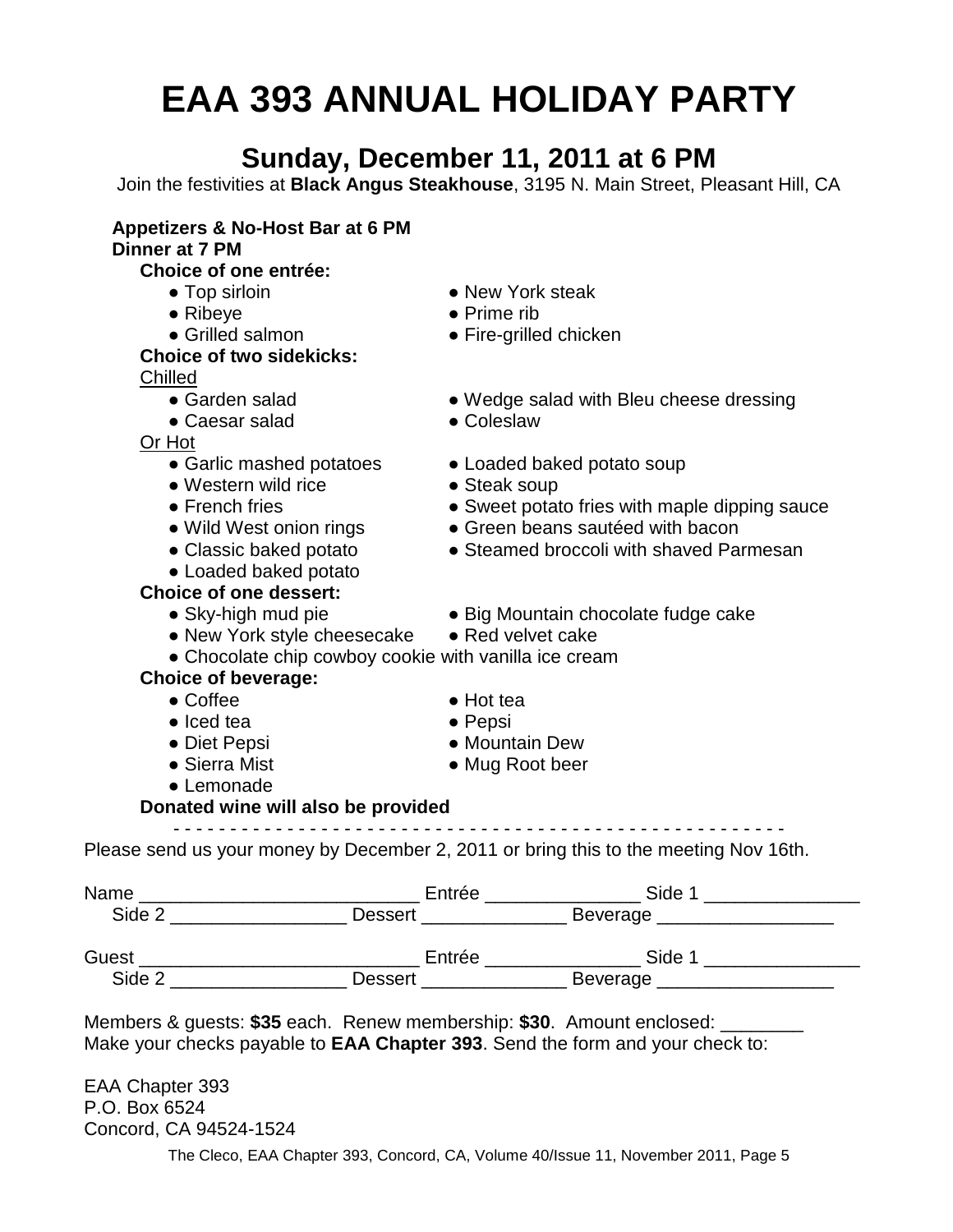#### **Wednesday Fly-outs**  By Harvard Holmes Photographs by Tom Howard

To maintain our proficiency, a number of pilots get together on Wednesdays and fly somewhere for lunch. Many of the aircraft owners in the chapter participate. Passengers are always welcome. Not only is it a great way to see the Bay Area, it's also fun to see and ride in our members' aircraft. The email address is WedFlyOut@eaa393.org You may contact Renee Robinson webmaster@eaa393.org to be added to or removed from this list.

Generally, someone who wants to go flying will send a suggestion to this list a day or two before. Those who can go will respond, and a destination gets selected. Recent destinations have included: Half Moon Bay, Petaluma, Santa Rosa, Ukiah, Boonville, Shelter Cove, Willows, Auburn, Sacramento, Lodi, Stockton, Merced, Watsonville and Salinas. If the weather is poor, a destination may be selected as late as Wednesday morning.

The most active pilots on this list are Harvard Holmes, Bill Reining, Bob Belshe, Ron Robinson, and Phil Jenkins. Pilots sometimes advertise that they have empty seats, but not always. Harvard Holmes and Bill Reining are most likely to have extra seats (4 seat aircraft). My advice is to contact a pilot in advance to make sure they have room and to get directions. Typically, you'd get to the airport by 11:30am and return by 3:30pm.

On October 26, the group went to Half Moon Bay. It was "clear and a million" on the way over, but we could see suggestions of clouds on the way back…







October 19 found us up at Auburn. We sat out on the patio, and overflowed onto several tables.

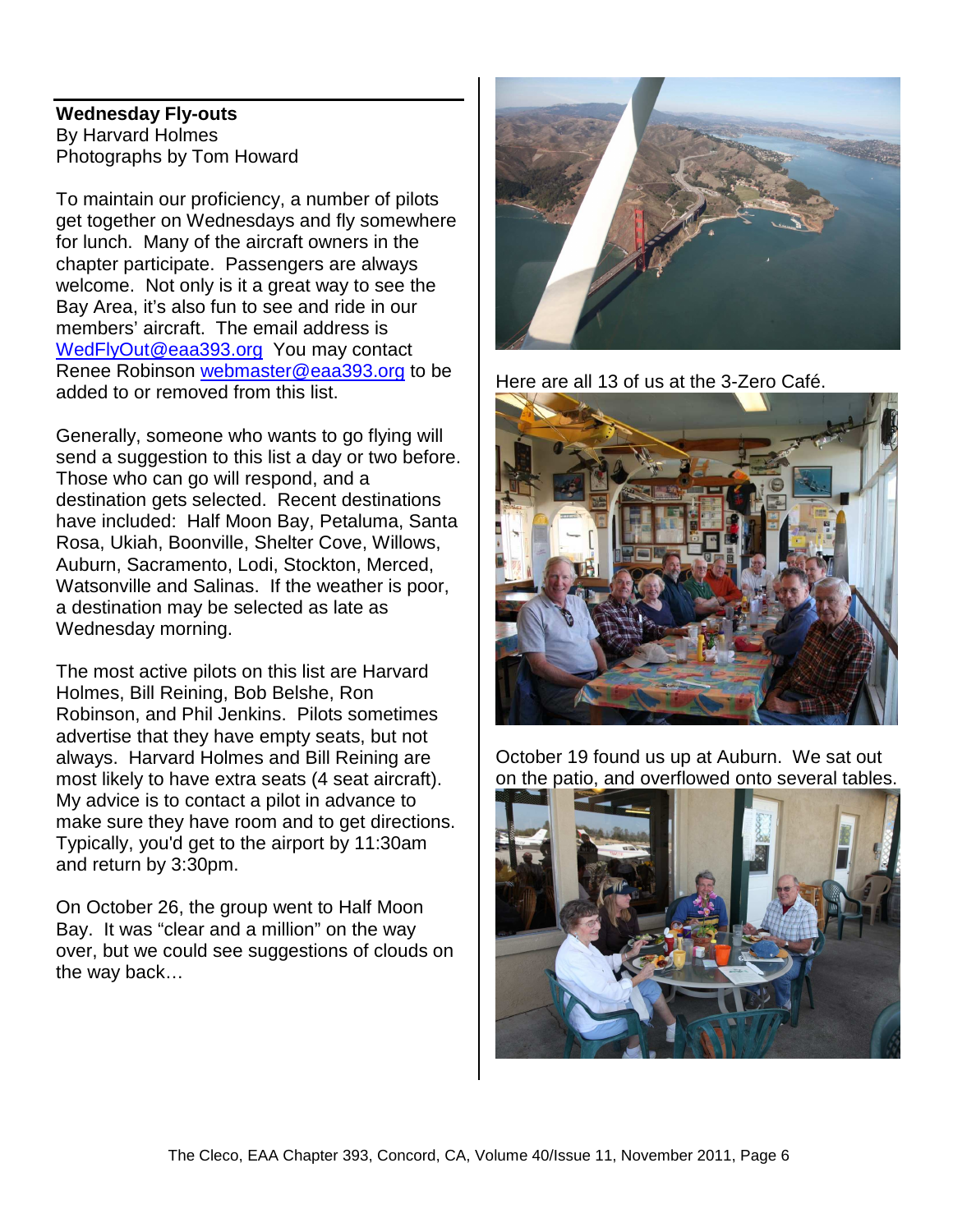

There were several theories on what makes helicopters fly. My personal favorite is that "they are so ugly that the earth repels them"…



We visited Lodi on October 12. Here Bill Reining explains the magic of the iPad.



**FOR SALE: 1957 H35 Bonanza \$39,000**  1000 SFOH, 1000 SPOH, fuel injected, KX155's, upgraded panel, panel mount 296, Bose stereo. Tom Huey (925) 822-6489 www.trade-a-plane.com/detail/1387403.html

#### **FOR SALE: 1962 Comanche 250,**

Cherry condition, fully loaded, new paint, new annual, always hangared. Call Keith Martz for details and avionics. Available for viewing any day, by appointment, at Buchanan Field. Call Keith Martz, 925-933-1424 (Home) or 925-818-7235 (Cell).

**Thanks to our Donors and Sponsors** 



www.alpinepastry.com

**The Experimental Aircraft Association Chapter 393 of Concord, CA**  P.O. Box 6524, Concord, CA 94524-1524 http://www.eaa393.org/ Email: nle@eaa393.org

Officers/Appointees for 2010-2011

President: Bill Reining pres@eaa393.org 510 479 7260

Vice President: Tracy Peters veep@eaa393.org 925 676 2114

Secretary **Pete Mitchell** secty@eaa393.org 925 586 6491

Treasurer Bob Belshe treas@eaa393.org 925 376 7677

Newsletter Editor **Kevin Hoos** nle@eaa393.org 510 265 4013

Tech. Counselor **Rick Lambert** tc@eaa393.org 925 323 0041

Tech. Counselor **Bob Sinclair** N320sierra@gmail.com 925.935.7465

Young Eagles Renee Robinson yec@eaa393.org 510-828-1734

Dinner Coordinator Rick Bourgeois<br>RicFlyer@Comcast.net 925 432 9076 RicFlyer@Comcast.net

Photographer Tom Howard photog@eaa393.org 925 933 6015

Webmaster Renee Robinson webmaster@eaa393.org 510 828 1734